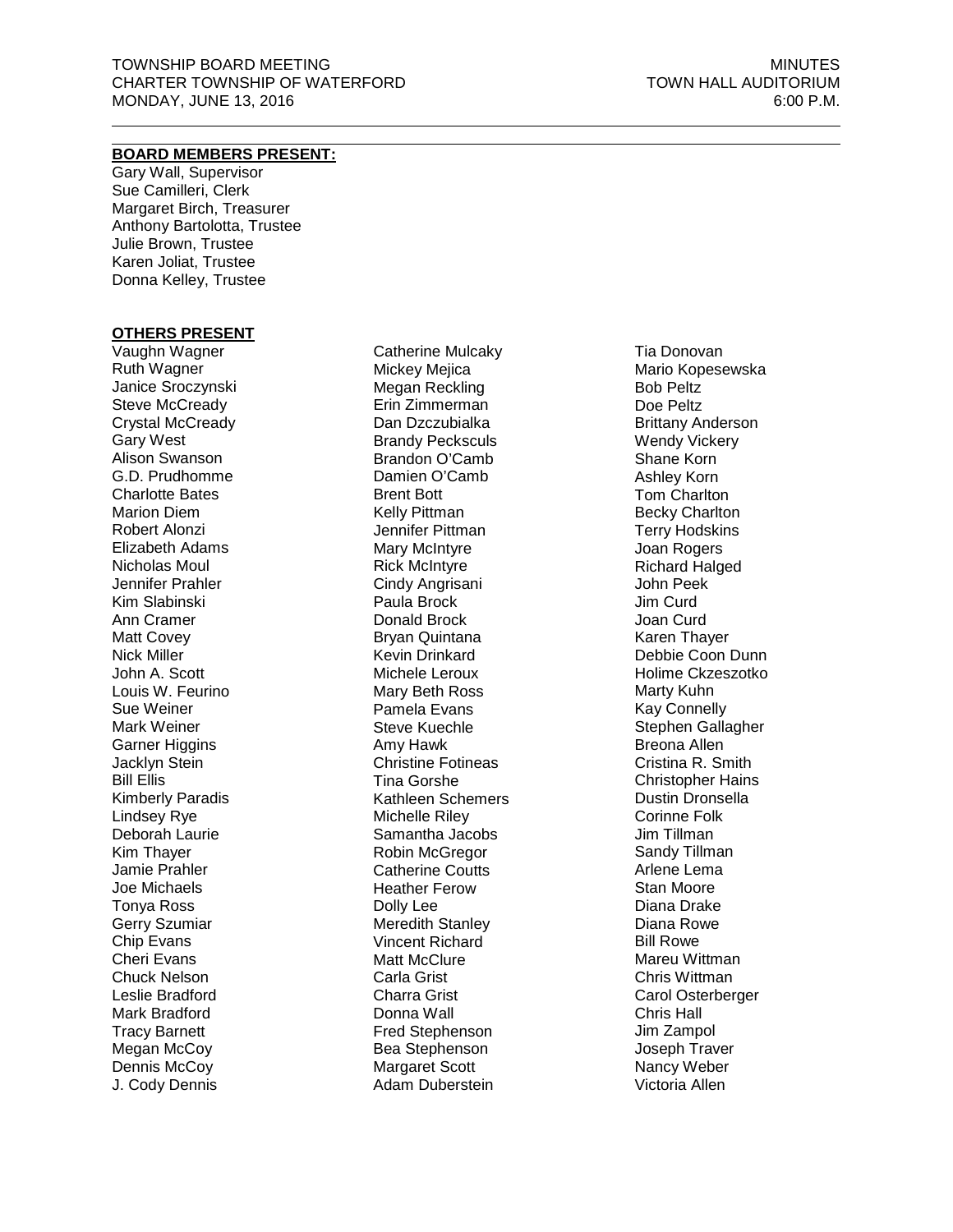Supervisor Gary Wall called the meeting to order at 6:00 p.m., asked for a moment of silence for the brave men and women who have served our Country and then led the Pledge of Allegiance.

Roll call was taken and all Board Members were present.

Moved by Birch; Seconded by Brown; to approve the agenda for the June 13, 2016, agenda as printed.

Motion carried unanimously.

Moved by Joliat; Seconded by Kelley, RESOLVED, to approve the May 23, 2016, Township Board Meeting minutes, as presented.

Motion carried unanimously.

#### Moved by Bartolotta;

Seconded by Brown; RESOLVED, to approve the payment of the bills for June 13, 2016, as presented. A list of the bills is attached to these minutes. A roll call vote was taken.

Ayes: Wall, Camilleri, Birch, Bartolotta, Brown, Joliat and Kelley Nays: None Absent: None

Motion carried unanimously.

#### **ANNOUNCEMENTS**

- 1. As the school year comes to a close, The Waterford Police Department reminds drivers to be alert for extra pedestrians. During the summer months, more children are near roadways walking, riding bicycles and playing. Waterford Police Chief Scott Underwood reminds motorist. "Please exercise extra caution while driving. Slow down, obey posted speed limits and be alert – especially on residential streets and at intersections." Thank you for your consideration and cooperation. Together we can keep Waterford's youth and other pedestrians safe this summer.
- 2. Join Waterford Parks and Recreation and the Waterford Area Chamber of Commerce every Thursday night in June for the 2016 Summer Concerts in the Park series. Local talent begins at 6:00 p.m., with the headliner taking the stage at 7:00 p.m. Free admission to all concerts. Food, beverage and ice cream are available for purchase. Be sure to save the date for the June  $23^{\text{rd}}$  and  $30^{\text{th}}$  concerts featuring the annual Bar-B-Q and Brew nights when Billy's Tip'N Inn brings in their famous chicken, ribs and sides along with beer and wine for sale. Check the Township website at [www.waterfordmi.gov](http://www.waterfordmi.gov/) or the Chamber website at [www.waterfordchamber.org](http://www.waterfordchamber.org/) for the full line-up and further information.
- 3. Movies Under the Moonlight will be held on Friday, June 24, 2016, on the football field at Pierce Middle School 5145 Hatchery Road Waterford, MI Gates open at 6:30 p.m. (movie begins at dusk). There will be extreme sports and kid zone activity stations: Rock Climbing Wall, Bounce House, 80 Foot All American Obstacle Course, Face Painting, Crafts, Concession Stand and much more! Cost: \$5 per person includes everything except concessions.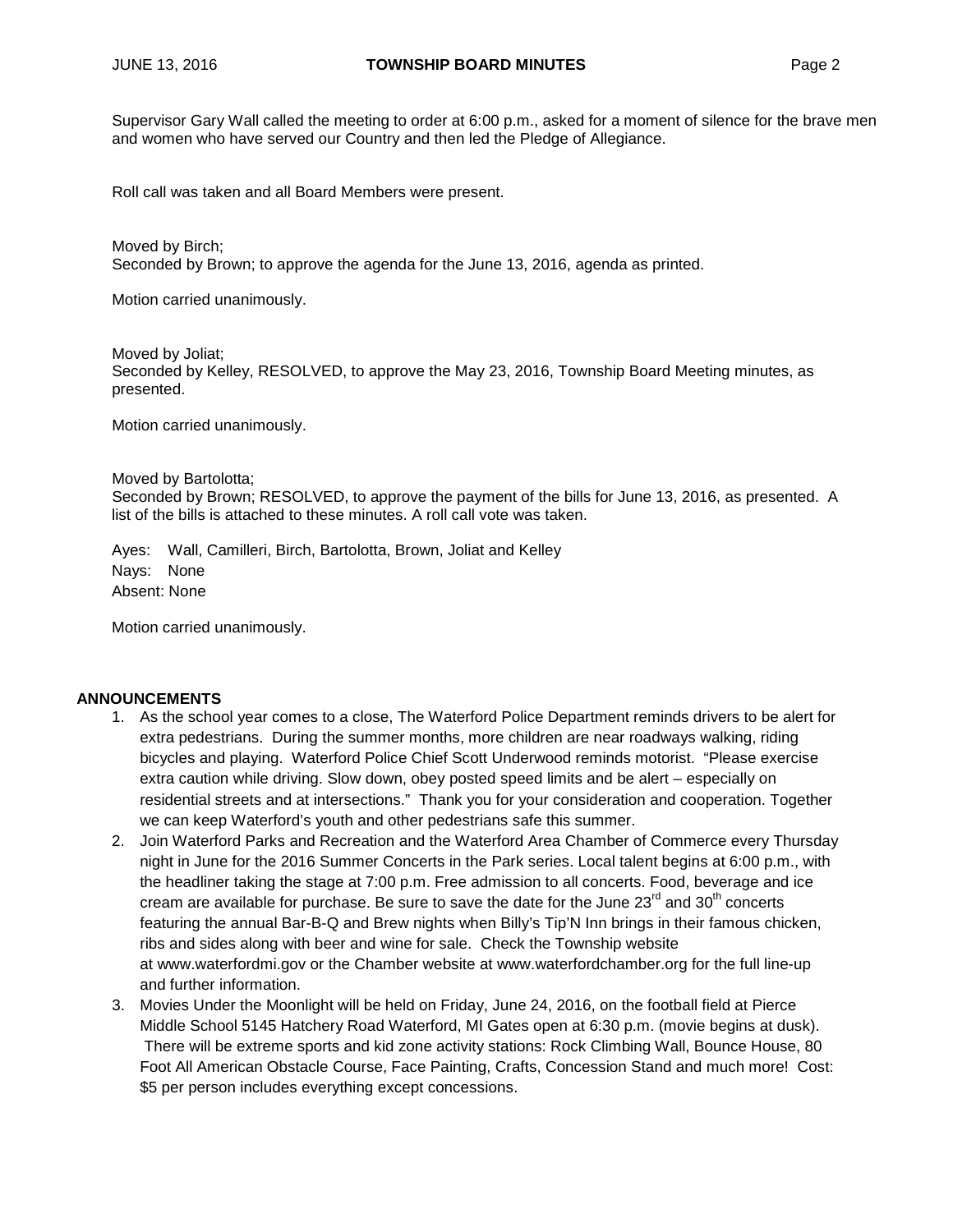- 4. The Waterford Historical Society presents the annual Log Cabin Days Festival June 25 & 26, 2016. Event hours are 10 a.m. to 5 p.m. Saturday and 10:00 a.m. to 4:00 p.m. Sunday at 4490 Hatchery Road in Fish Hatchery Park, located between Frembes Road and Dixie Highway in Waterford. Thanks to local sponsor's they are once again able to offer free admission and parking. Bring your family and your love of Waterford history – There is something for all ages! All parking at Pierce Middle School with free shuttles to grounds, handicap parking only on site. If you would like to volunteer or donate for the Waterford Log Cabin Days, please contact Sally Strait [sstrait649@comcast.net](mailto:sstrait649@comcast.net) or 248-683-2697.
- 5. Waterford Township Administrative offices will be closed Monday, July 4, 2016, in observance of Independence Day. Regular hours will resume Tuesday, July 5th. Emergency services remain available during this administrative closure.
- 6. Election Inspectors are needed for the August 2, 2016, State Primary Election. Computer experience helpful but not required. Please visit the Clerk's [webpage](http://waterfordmi.gov/159/Election-Information) for more information or call 248-674-6266.
- 7. Waterford will be hosting its 3rd ever street art exhibition, Post Impressions, Saturday, September 10th through Thursday, November 30th. The artistically painted posts will be exhibited around the pond on the Township Campus and by the River Walk near Buffalo Wild Wings at Crescent Lake Road and Highland Road. You may participate by submitting an application and paying the participation fee by July 1st. For more information contact Clerk Camilleri at 248-674-6211 or [scamilleri@waterfordmi.gov.](mailto:scamilleri@waterfordmi.gov)
- 8. The 3rd Annual Legends Softball game will be held on Saturday, July 9th at 8:00 p.m. at Shell Park on the Dixie, west of Burke Lumbar. Anybody over 45 years of age may participate. Please contact Gary Wall at 248-674-6201 or [gwall@waterfordmi.gov.](mailto:gwall@waterfordmi.gov)
- 9. Summer Day Camps, offered by Waterford Parks and Recreation offer fun, exploration and education all summer long. A variety of camps are offered for ages 3-14, Farm Camps, Nature Camps, Sports Camps, Video Camps, and much more! For more information contact Parks and Recreation at 248- 674-5441 or visit waterfordmi.gov/parks.
- 10. Letters From Citizen
- a) Supervisor Wall read the letter Karen Myers, Open Door Outreach Center. Shelly and Gary,

What a huge blessing you are and thank you. We did find a hi low at our parking lot and were able to locate the driver who stated he would help.

I called Burke Lumber and thanked them for their willingness to help us, so amazing.

We received 63,464 lbs of food from Post Office Stamp Out Hunger Waterford!! This food will be used to feed the children who will miss breakfast and free lunch from school throughout the summer. Thank you so much.

b) Clerk Camilleri read the following letter from Michael Morgan to Police Chief Underwood and Fire Chief Lyman.

Being a Police Officer for over 22 years I know how quick people are to criticize the Police & Fire services. On 5/19/2016 around 06:40 hours I was on the receiving end, needing the help & services of my fellow Officers & our Fire Department (as an injured party in a traffic rash). I got to see what our citizens see on a daily bases & can say that I was impressed. I was immediately comforted by the first responding officers who assured me I was going to be alright while gathering important facts & information to accurately document the incident correctly. Officer Ketzler, Drumb & Harris were the first to respond. Sgt. Kazyak also made the scene & had the ugly job of calling my wife to advise her of my crash. He handled this with kindness and compassion, assuring her that I will be OK. As I was on my motorcycle, my trunk broke open upon impact and my personal property was stung out all over the road. They gathered & secured all of my belongings and put them in a box which later gave this to my wife. Please thank these Officers for a job well done. They went above and beyond of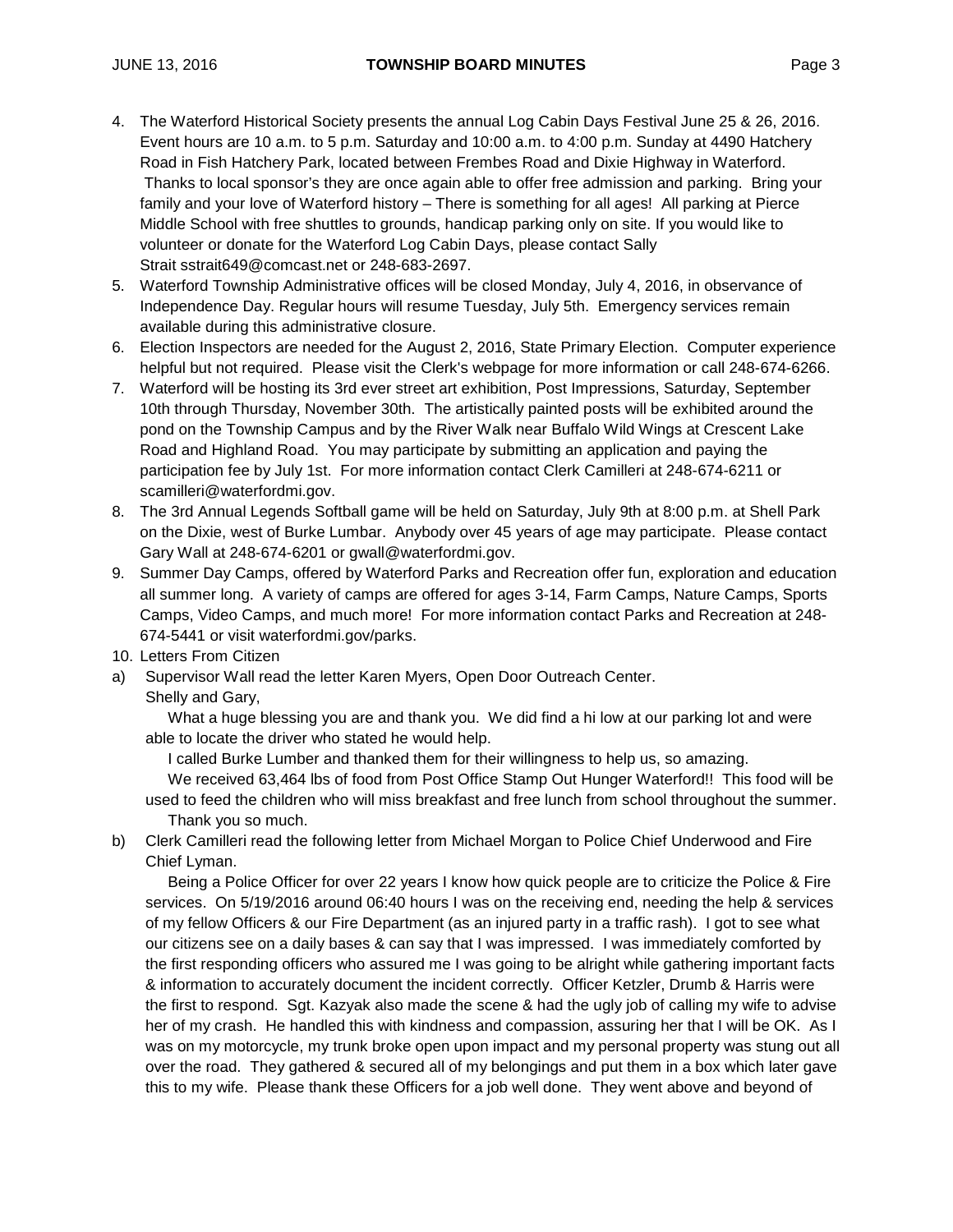what they "had to do". I honestly believe they did this because this is the kind of Officer's / people they are and would have done the same for any citizen in the same predicament I was in.

When the Fire Dept. arrived they also assured me I was going to be OK; even though I was in extreme pain (from 6 broken ribs & other minor injuries). The EMS crew realized the amount of pain I was in & got me as comfortable as possible while attending to my injuries. They treated me with dignity & respect and kept me engaged in conversation the entire time I was with them – during my transport to the hospital. I did not know the Fire Fighters personally & did not get their names.

Please let them know that I am truly grateful for their kindness, compassion & professionalism. As a Citizen of Waterford, I am truly impressed with the level of professional service of both our Police & Fire Department.

On the flip side of the coin, I'm proud to be a member of the WTPD. I work alongside of many amazing people (both in the Police & Fire Dept.) and I see their professionalism on a daily basis which seldom gets any recognition. Please thank the Officer's & Fire Fighters for me and let them know I am proud of them and the job they do.

c) Trustee Joliat read the following letter from Barbara Laing, Coordinator, Blessings in a Backpack. I always hesitate to give lists of volunteers, because inevitably, someone is left off it. With me being in FL for half the year, I don't really know who all has been there. I can give you a list of sorts of a pretty regular crew, with those that I know have helped there. I can give you a list of sorts of a pretty regular crew, with those that I know have helped from time to time. But I bet I'll leave out, unintentionally, of course.

Here goes, in no particular order:

| Janice Mann & son          | Gerry Argyle              | Linda Jones                   |
|----------------------------|---------------------------|-------------------------------|
| Derek Mann                 | Janice Argyle             | Renee Inglsbee                |
| Pat Loomis                 | Bud & Penny Leverenz      | Virginia Muelle               |
| <b>Emily Wendt</b>         | Kathy Gifford             |                               |
| David Duckett              | Gary Wall                 |                               |
| Seasonally or occasionally |                           |                               |
| Kim Huttenlocher           | Carol Plautz (and sister) | <b>Waterford Twp Trustees</b> |
| Kate Huttenlocher          | Dan Aldrich               | <b>Riverside Teachers</b>     |
| Sarah Huttenlocher         | <b>Betty Seymour</b>      | Golden Age Club               |
| Myke Robson                | Various H.S. Students     | members                       |
| Diana Carter               | Sue Camilleri             |                               |

Other folks have come, but I have no record of their names. Nobody ever wants to sign a list.

Then, of course, are the faithful Tuesday volunteers who came once a month to handle food deliveries. Some are duplicates but others are not.

| Janice Lynch        |  |
|---------------------|--|
| Kim Huttenlocher    |  |
| <b>Bud Leverenz</b> |  |
| Kathy Gifford       |  |
| Myke Robson         |  |

Sue and Gil Waters Randy Cooper Larry Spiece Alice Alt Mike Kaul

Bruce Crossman Lynn Vincent Maggi Belsy

Once again, I'm sure there are folks I'm missing. This is the best I could do. Obviously, we need to try and improve our database of volunteers!

This is what I meant about forgetting. I really need to add three folks to the list. Rich Pittenger does inventory for us every month and Rachel Pierre coordinates the volunteers, Meijer, and Changing Places for the food deliveries when I'm not here. Anna Findlay keeps our student list accurate and, along with Renee and Mary, is my main liaison with Riverside. The steering committee also volunteer their time in various ways to help us whether it's coming to a meeting, helping with the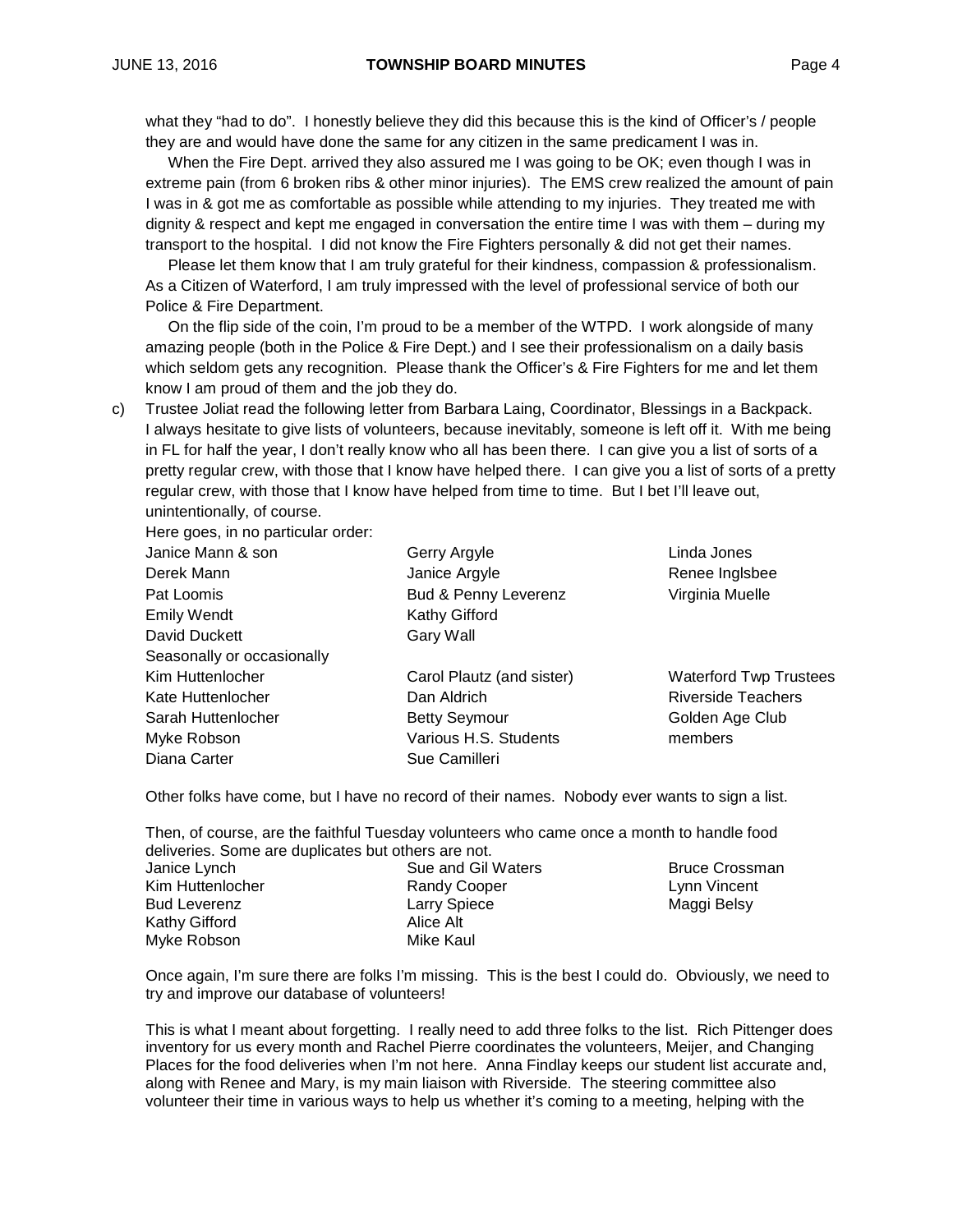website, working with the Chamber of Commerce on our behalf, etc. (let me know if that list didn't send or if I already sent it to you. I'm going a bit nuts right now!) Rich Pittenger **Rachel Pierre** Anna Findlay As you can see, it really does take a village.

- d) Treasurer Birch read the following letter from Barbara Steele. The whole Waterford Fire Department was so wonderful on the night my husband passed. My family and I want to let you all know how much it meant to us. In friendship & love, Barbara Steele and grandson Brent Steele
- e) Supervisor Wall read the following letter from Scott Sawyer. Just wanted to let you know what great employees we have here. This afternoon I was changing a residents tire on Crescent Lake Rd. near Crestbrook when Frank (Petrello) and his partner (Kevin Hack) from DPW stopped to assist. I believe Frank's last name is Catallo or something similar. Both the resident and I appreciated their help as changing tires is surely not in their job description.
- 11. Waterford Township, Relay for Life, collected \$145,101.00 at the 2016 Relay for Life.

## **REPORTS**

## **1. Assessor's Office Report – June 2016**

Moved by Camilleri; Seconded by Joliat; RESOLVED, to receive the June 2016 Cable report.

Motion carried unanimously.

#### **2. Clerk's Office –January, February, and March 2016**

Moved by Joliat; Seconded by Birch; RESOLVED, to receive the January, February and March 2016 Clerk's Office reports.

Motion carried unanimously.

## **3. Development Services – April 2016**

Moved by Birch; Seconded by Bartolotta; RESOLVED, to receive the April 2016 Development Services report.

Motion carried unanimously.

## **4. Library Report – April 2016**

Moved by Brown; Seconded by Bartolotta; RESOLVED, to receive the April 2016 Library report.

Motion carried unanimously.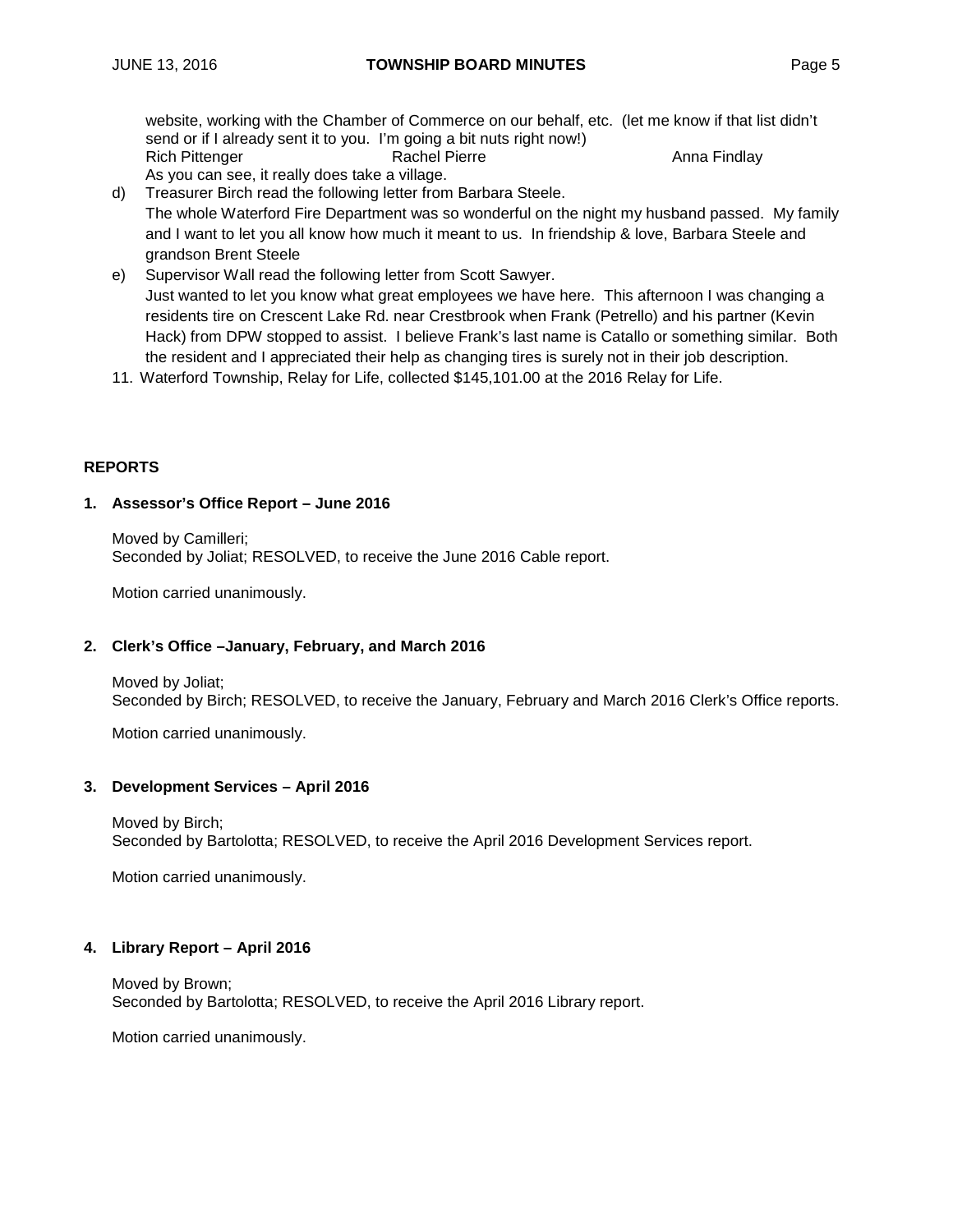#### **5. Library – 2016 Annual Report**

Moved by Bartolotta; Seconded by Brown; RESOLVED, to receive the 2015 Waterford Public Library's Annual report.

Motion carried unanimously.

#### **6. Parks and Recreation – April 2016**

Moved by Birch; Seconded by Camilleri; RESOLVED, to receive the April 2016 Parks and Recreation report.

Motion carried unanimously.

#### **7. Police Department Reports – April and May 2016**

Moved by Bartolotta; Seconded by Brown; RESOLVED, to receive the April and May 2016 Police Department reports.

Motion carried unanimously.

#### **OLD BUSINESS**

## **1. Request to Rezone Vacant Property, Parcel No. 13-21-101-021 from PL, Public Lands District to R-1b, Single Family Residential District**

Supervisor Wall opened the Public hearing for the request to rezone vacant property, Parcel No. 13- 21-101-021 from PL, Public Lands District to R-1B, Single Family Residential District at 6:21 p.m.

The following citizens addressed the Board along with all of the Trustees.

| Bea Stephenson   |
|------------------|
| Doc Prudhomme    |
| Christina Smith  |
| Ashley, Townsend |
| Homes            |
| Joseph Traber    |
| Kenny VanHorn    |
| Donna Wall       |
|                  |

Tia Donovan Nancy Dombrowski Cody Dennis Michael Jackson Kaylee McKenzie Tracy Barnett J. Praher Sheri Lewis

Supervisor Wall closed the public hearing at 7:22 p.m.

The following memo was received from Larry Lockwood, Superintendant of Planning and Zoning.

The subject property is currently owned by Waterford Township. The property was originally part of a 15 acre +/- parcel that was used as a municipal well site many years ago. It has also been used for park activities in the past and has been referred to as Highland Park although the land was never officially designated as a public park. In 1985, approximately 10 acres of the property was split off,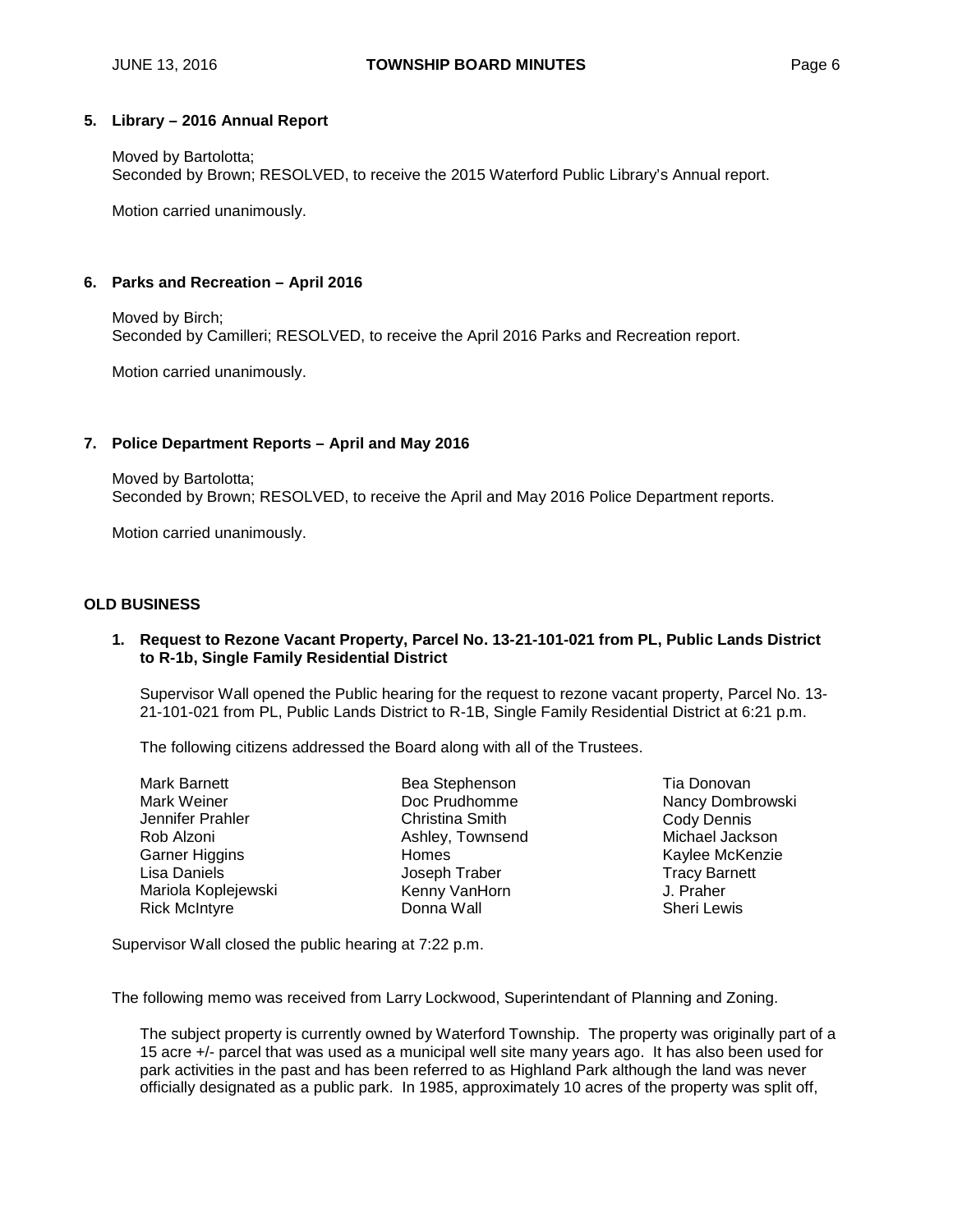Request to Rezone Vacant Property, Parcel No. 13-21-101-021 from PL, Public Lands District to R-1b, Single Family Residential District.

rezoned to the C-3, Extensive Business District and sold to the Al Dittrich automotive dealership (now Lunghamer Buick GMC) located at 5825 Highland Rd. The zoning designation for that property now is C-4, Extensive Business which was conveyed to the property during the Township's 2010 Zoning Ordinance and land use map updates.

The Township stopped using the property as a well site shortly after the dealership was developed. Staff has discussed the disposition of the property with the DPW and there are currently no plans to use the property in the future for a well site. The Township Board has now deemed this property surplus and recently placed it on the market for sale.

#### **Surrounding Zoning and Land Use:**

**North:** C-4, Extensive Business District, 5825 Highland Rd. – Lunghammer Buick GMC dealer. **South:** R-1A, Single Family Residential District, Highland Estates Subdivision (Loch Leven Dr.). **East:** R-1A, Single Family Residential, Highland Estates Subdivision (Dundee Drive). **West:** R-1C, Single Family Residential, Millpointe Square Site Condominium (Northridge Circle).

| <b>Zoning History:</b> | 1950 - 2010 - R-1A, Single Family Residential District |
|------------------------|--------------------------------------------------------|
|                        | 2010 – Present – PL, Public Lands District             |

## **Rezoning Analysis**

Township records show that up until 2010, the subject property had been zoned for residential land uses. In 2010, the Waterford Zoning Ordinance was updated and during that process the Township added the PL, Public Lands District. Since the subject property was Township owned, the PL District was assigned to the land.

The property is accessed by a 60 ft. wide strip of land that connects to Dundee Dr. The applicant is requesting rezoning to the R-1B, Single Family Residential District which is considered a lower density residential classification. As referenced above, the subject property bordered by both R-1A and R-1C subdivisions to the east, south and west.

#### **Master Plan**

The master plan for this property shows Regional Commerce (please see attached). This designation was also developed in 2010 in combination with the Zoning Ordinance update in order to attract a mixture of commercial and office uses that take advantage of this area's proximity to the Oakland County International Airport.

However, following the property split and sale of a portion of the land to the auto dealer in 1985, the subject property no longer has any frontage on Highland Rd. to accommodate further commercial development opportunities.

The general character of this area along Highland Rd. from Crescent Lake Rd. to Airport Rd. is a mixture of general office and commercial land uses. Some of the office uses are actually conversions of residential homes that were originally part of the Highland Estates Subdivision. However, many of the office and commercial properties do not have sufficient depth for future expansion. It should also be noted that the Buick GMC dealer and the Waterford Towne Centre are the only other commercial developments on the south side of Highland Rd. between Crescent Lake Rd. and Airport Rd. that extend over 600 ft. in depth. The land uses adjacent and to the south of the subject parcel, are predominately residential. Staff would not be supportive of introducing an office or commercial zoning classification for this land with its limited access only out to Dundee Dr., a residential subdivision street.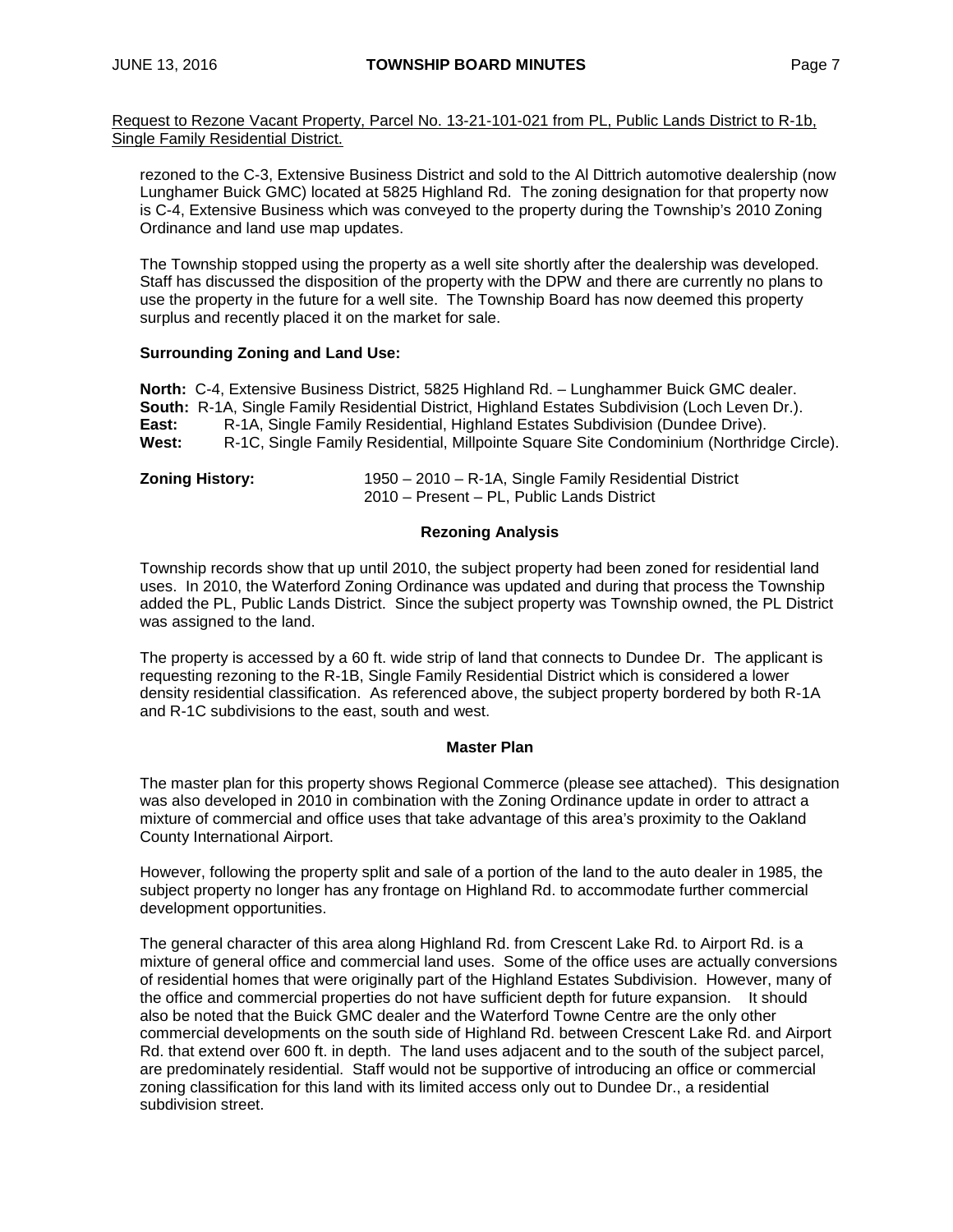Request to Rezone Vacant Property, Parcel No. 13-21-101-021 from PL, Public Lands District to R-1b, Single Family Residential District

The Master Plan for this area suggests that mid to lower density residential land uses may be considered as acceptable land uses if they are located near the designation area boundaries furthest from the Airport facilities. The subject property meets this objective. It is also recommended that if such residential developments are proposed, they should be constructed to minimize noise impact of air and vehicular traffic. The Master Plan further states that direct access to Highland Rd. should be restricted and any such residential development should be designed to help buffer the existing single family developments from existing commercial land uses.

Since the Township has identified this property as surplus land and is marketing it for sale, it is staff's opinion that the subject property is best suited for a form of residential land use. The requested R-1B classification would provide for a low density development that could also incorporate additional screening and buffering to the adjacent subdivision lots and also help in buffering the noise and business activities from Highland Rd. to the existing residential properties in the Highland Estates Subdivision.

The Planning Commission reviewed this case at their May 10, 2016 meeting and resolved to forward on to the Township Board, a recommendation to **deny** the request to rezone the subject property (see attached "Draft" meeting minutes for a summary of comments received at the pc's public hearing).

Attached, please find a letter from Ashley Korn and Townsend Homes that has been provided for the Board's consideration following the Planning Commission's May 10 meeting.

## **Township Board Action**

The Township Board is not required to follow the Planning Commission recommendation, and is not required to refer to or base its decision on the Guidelines from Section 4-009.3 of the Zoning Ordinance that are included in the Planning Commission decision.

This case is on the May 23 Agenda for introduction of the attached Zoning Map Amendment. According to Township Attorney, Gary Dovre, Introduction of the Ordinance is a procedural step under the Charter Township Act, MCL125.3401, the Board must vote on whether to adopt the Ordinance. Therefore, to put the Board in a position to do that at a future meeting, it is recommended that the Board introduce the Ordinance at the May 23, meeting.

Section 401 of the Zoning Act also provides two (2) options that the Board may utilize before voting on whether or not the Ordinance should be adopted:

- 1. Schedule and hold its own public hearing for a meeting that allows the required 15 day notice in the newspaper and mail to property owners within 300 feet. That notice could be done in time for the June 13, Board meeting.
- 2. Refer the Ordinance back to the Planning Commission for consideration and comment within a time specified by the Board. In that regard, with the next regular Planning Commission meeting not being until September  $27<sup>th</sup>$ , this option would require a special Planning Commission meeting.

Staff recommends that the Board make and pass a motion to Introduce the Ordinance and schedule it for consideration and vote on adoption at the June 13, 2016 meeting, and if a public hearing is desired, to include that in the motion.

Please be advised that Staff has been contacted by a number of residents from the Highland Estates Subdivision that are planning on attending Monday's meeting to voice their concerns about this case. Staff will also be in attendance.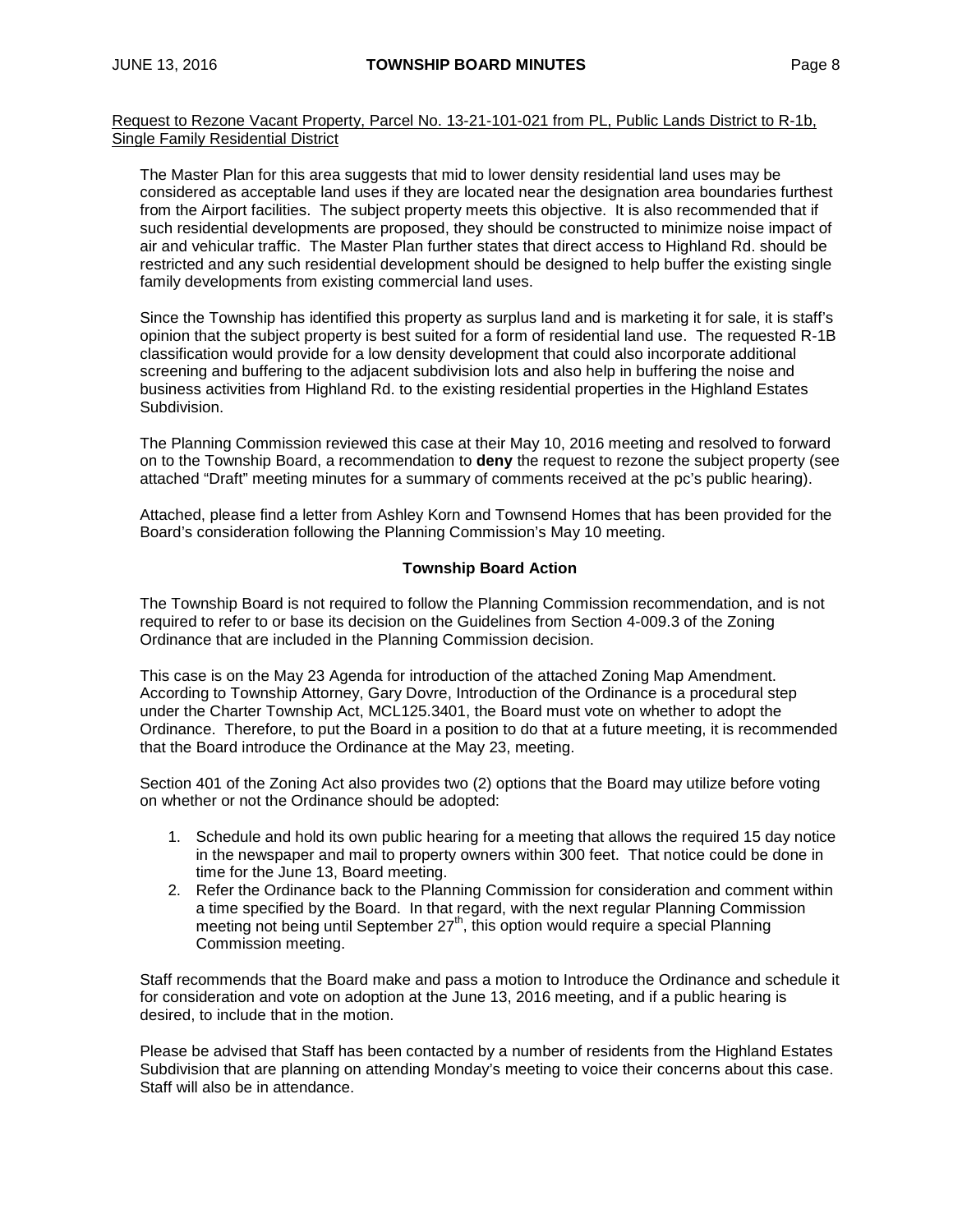Request to Rezone Vacant Property, Parcel No. 13-21-101-021 from PL, Public Lands District to R-1b, Single Family Residential District

Upon your review, if you have any questions or require additional information in advance of the meeting, please feel free to contact our office.

#### STATE OF MICHIGAN COUNTY OF OAKLAND ORDINANCE NO. 2016-Z002

## **ZONING ORDINANCE MAP AMENDMENT**

An ordinance to amend the Waterford Township Zoning Ordinance by rezoning a parcel of property and amending the Zoning Map.

THE CHARTER TOWNSHIP OF WATERFORD ORDAINS:

#### *Section 1 of Ordinance*

The part of the parcel of property that is assigned tax parcel number 13-21-101-021, a vacant parcel of land, is rezoned from **PL, Public Lands District to R-1B, Single Family Residential District** as shown on the attached legal description with the Zoning Map that is adopted by and made part of the Waterford Township Zoning Ordinance in Section 3-101, to be changed and amended to reflect this rezoning.

#### *Section 2 of Ordinance*

The effective date of this ordinance shall be on the  $8<sup>th</sup>$  day after publication, or a later date as provided in the Michigan Zoning Enabling Act for when a petition for voter referendum on this Ordinance and/or a notice of intent to submit such a petition is timely filed with the Township Clerk.

#### **CERTIFICATION**

I certify that this Zoning Ordinance Map Amendment Ordinance was adopted by a majority vote of the members of the Board of Trustees of the charter Township of Waterford at a meeting duly called and held on

CHARTER TOWNSHIP OF WATERFORD

\_\_\_\_\_\_\_\_\_\_\_\_\_\_\_\_\_\_ \_\_\_\_\_\_\_\_\_\_\_\_\_\_\_\_\_\_\_\_\_\_\_\_\_\_\_\_\_\_\_ Date **Sue Camilleri, Township Clerk** Sue Camilleri, Township Clerk

**Parcel Description:** Part of the Northwest ¼ of Section 21, T3N, R9E, more particularly described as follows: Beginning at point distant South 89 degrees 42 minutes 00 seconds West 1080 feet and South 00 degrees 08 minutes 00 seconds East 607.76 feet from the N ¼ corner, thence South 00 degrees 08 minutes 00 seconds East 170.24 feet, thence North 89 degrees 42 minutes 00 seconds East 150 feet, thence South 00 degrees 08 minutes 00 seconds East 60.00 feet, thence South 89 degrees 42 minutes 00 seconds West 150 feet; thence South 00 degrees 08 minutes 00 seconds East 170.09 feet; thence South 89 degrees 53 minutes 20 seconds West 701 feet, thence North 00 degrees 08 minutes 00 seconds West 180 feet; thence North 89 degrees 53 minutes 20 seconds East 301 feet; thence North 00 degrees 08 minutes 00 seconds West 220.00 feet; thence North 89 degrees 53 minutes 20 seconds East 300.00 feet; thence North 89 degrees 42 minutes 00 seconds East 100 feet to the point of beginning. Containing 5.12 acres.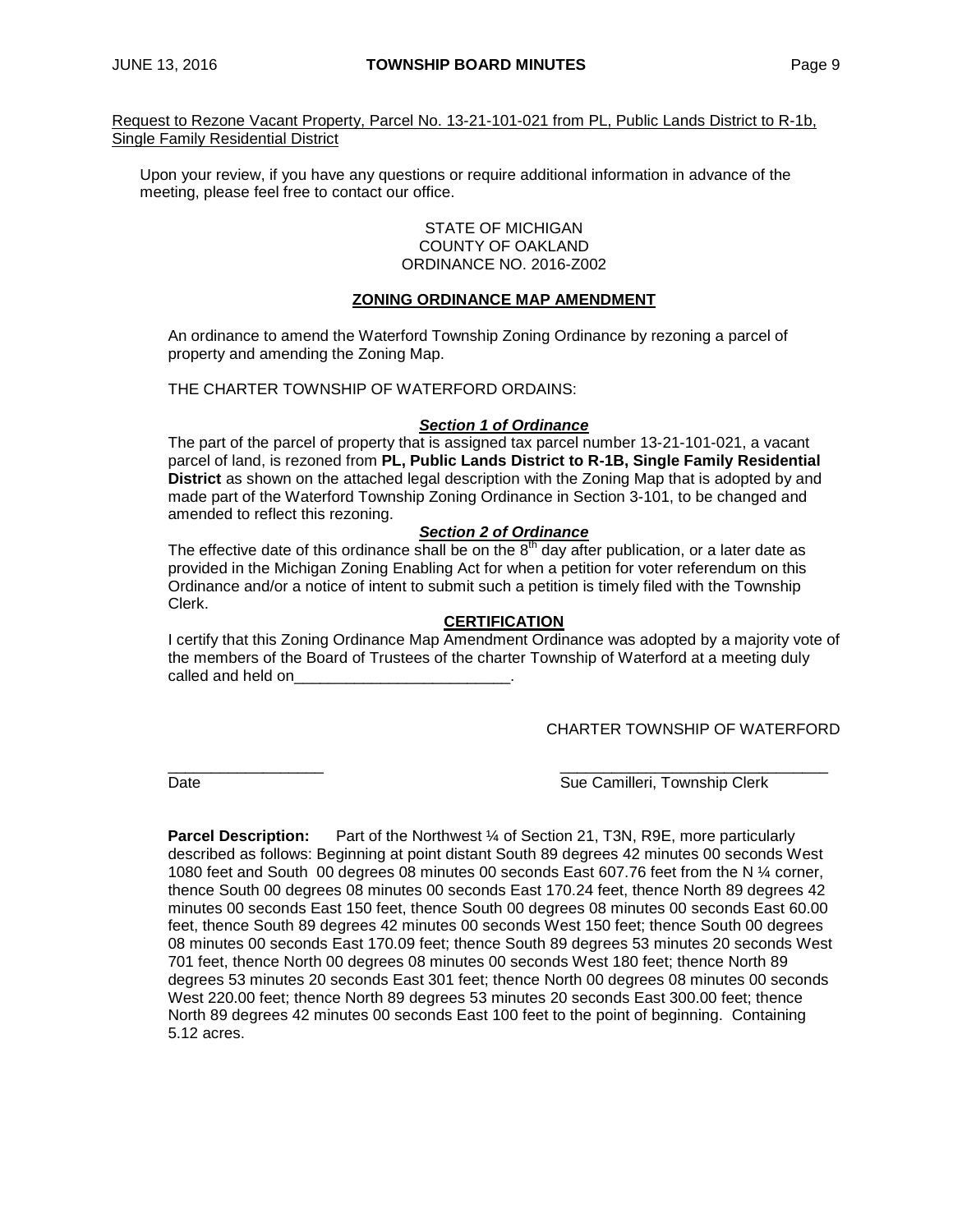Request to Rezone Vacant Property, Parcel No. 13-21-101-021 from PL, Public Lands District to R-1b, Single Family Residential District Continued.

Moved by Bartolotta,

Seconded by Brown, RESOLVED, to deny Rezoning Case No. 16-04-02, Parcel No. 13-21-1010-021, Rezoning from PL, Public Lands District to R-1B, Single Family Residential District; a roll call vote was taken.

Ayes: Bartolotta, Brown and Kelley Nays: Wall, Camilleri, Birch and Joliat Absent: None

Motion failed.

Moved by Birch,

Seconded by Camilleri, RESOLVED, to postpone Rezoning Case No. 16-04-02, Parcel No. 13-21-1010- 021, Rezoning from PL, Public Lands District to R-1B, Single Family Residential District; a roll call vote was taken.

Ayes: Wall, Birch and Joliat Nays: Camilleri, Bartolotta, Brown and Kelley Absent: None

Motion failed.

Moved by Camilleri;

Seconded by Joliat; RESOLVED, to adopt the Zoning Ordinance Map Amendment request to Rezone Vacant Property, Parcel No. 13-21-101-021 from PL, Public Lands District to R-1b, Single Family Residential District a roll call vote was taken.

Ayes: Wall, Camilleri, Birch and Joliat Nays: Bartolotta, Brown and Kelley Absent: None

Motion carried.

## **2. Consumers Energy Franchise Ordinance 2016-02.**

The following memo was received from Township Attorney, Gary Dovre.

At my recommendation, on April 11, 2016, you postponed introduction of the Franchise Ordinance that had been presented by Consumers Energy to replace the current Franchise Ordinance that will be expiring on June 18, 2016. Since that time, I have exchanged several versions of modified language with the Consumers Energy attorneys, and this afternoon reached agreement with them on language. Consumers will accept and I am able to recommend to you that is reflected in the attached Ordinance.

From my perspective, the improvements on the Franchise Ordinance originally presented by Consumers are revisions in Sections 3(a), (b), and (c), and Section 7, and the new Sections 3(d) and 10. Those can be explained in more detail if you would like. If you are satisfied, my recommendation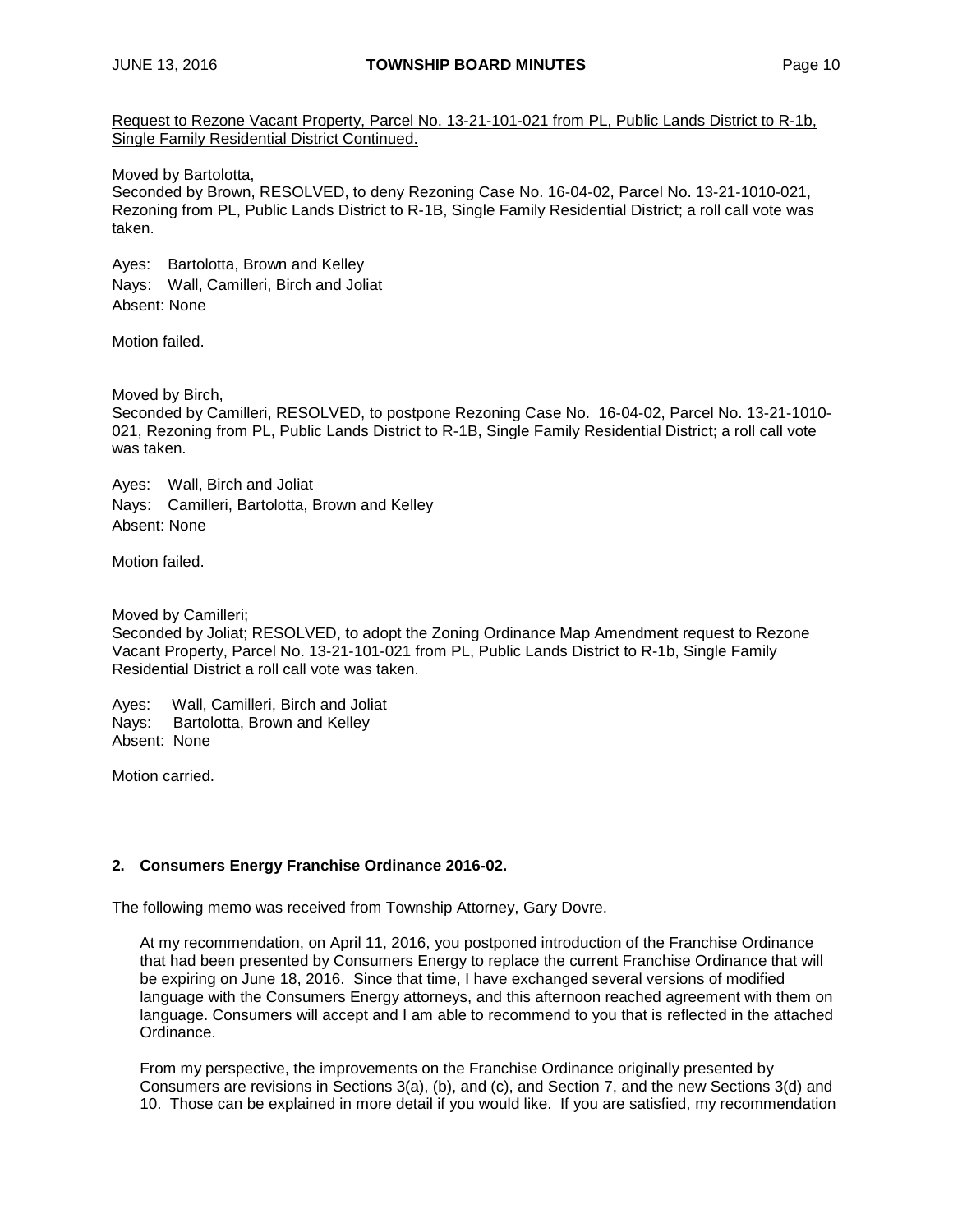#### Consumers Energy Franchise Ordinance 2016-02 Continued.

is that at your May 23rd meeting you adopt a motion to introduce this Ordinance and schedule it for possible adoption on June 13, 2016. That timetable would allow the new Ordinance to be in effect before the current Ordinance expires.

I will be present at your May 23 meeting to answer any questions you may have.

#### CHARTER TOWNSHIP OF WATERFORD ORDINANCE NO. 2016-02

## CONSUMERS ENERGY COMPANY GAS FRANCHISE ORDINANCE

AN ORDINANCE, granting to CONSUMERS ENERGY COMPANY, its successors and assigns, the right, power and authority to lay, maintain and operate gas mains, pipes and services on, along, across and under the highways, streets, alleys, bridges, waterways, and other public places, and to do a local gas business in the CHARTER TOWNSHIP OF WATERFORD, OAKLAND COUNTY, MICHIGAN, for a period of thirty (30) years.

THE CHARTER TOWNSHIP OF WATERFORD ORDAINS:

SECTION 1. GRANT, TERM. The CHARTER TOWNSHIP OF WATERFORD, OAKLAND COUNTY, MICHIGAN, ("Township") hereby grants to Consumers Energy Company, a Michigan corporation, its successors and assigns, hereinafter called the "Grantee," the right, power and authority to lay, maintain and operate gas mains, pipes and services on, along, across and under the highways, streets, alleys, bridges, waterways, and other public places, and to do a local gas business in the Township, for a period of thirty(30) years ("Franchise").

SECTION 2. CONSIDERATION. In consideration of the rights, power and authority hereby granted, said Grantee shall faithfully perform all things required by the terms hereof. SECTION 3. CONDITIONS.

(a) No highway, street, alley, bridge, waterway or other public place used by said Grantee shall be obstructed longer than necessary during the work of construction, maintenance, or repair, and unless weather or other factors outside Grantee's control prevent it, shall be promptly restored within a reasonable time to the same order and condition as when said work was commenced. If Grantee fails to complete required restoration within the time required, the Township may, after providing Grantee with a five (5) business day written notice of the Township's intention to do so, perform or secure performance of the required restoration, with the Township's actual and reasonable administrative costs and expenses in doing so to be paid by Grantee to the Township within 30 days of the Township's billing or invoice.

(b) Grantee shall comply with all current and future federal, state, and local laws applicable to the installations and business for which this Franchise is granted, provided, however, that nothing herein shall be construed as a waiver by Grantee of any of its existing or future rights under state or federal law. Except for emergency and service restoration work, Grantee shall not perform work without first securing any applicable governmental permits and approvals required for that work.

(c) Except as necessary in an emergency or described by Grantee and approved by the Township as necessary in an application for and issuance of a permit to perform work, all of Grantee's pipes and mains shall be so placed in the highways and other public places as not to interfere with the use thereof for highway uses and purposes, and other public uses and purposes that are existing. (d) Grantee, at its own cost and expense, shall relocate or remove its installations in a public area for

which this Franchise is granted, whenever such relocation or removal is required by a Township Board Resolution as being necessary for use of the public area for a public improvement in furtherance of a public purpose of the Township. This provision is not a waiver of Grantee's existing or future rights under state or federal law, and does not restrict or impair Grantee's rights under any applicable laws regarding vacation or relocation of streets.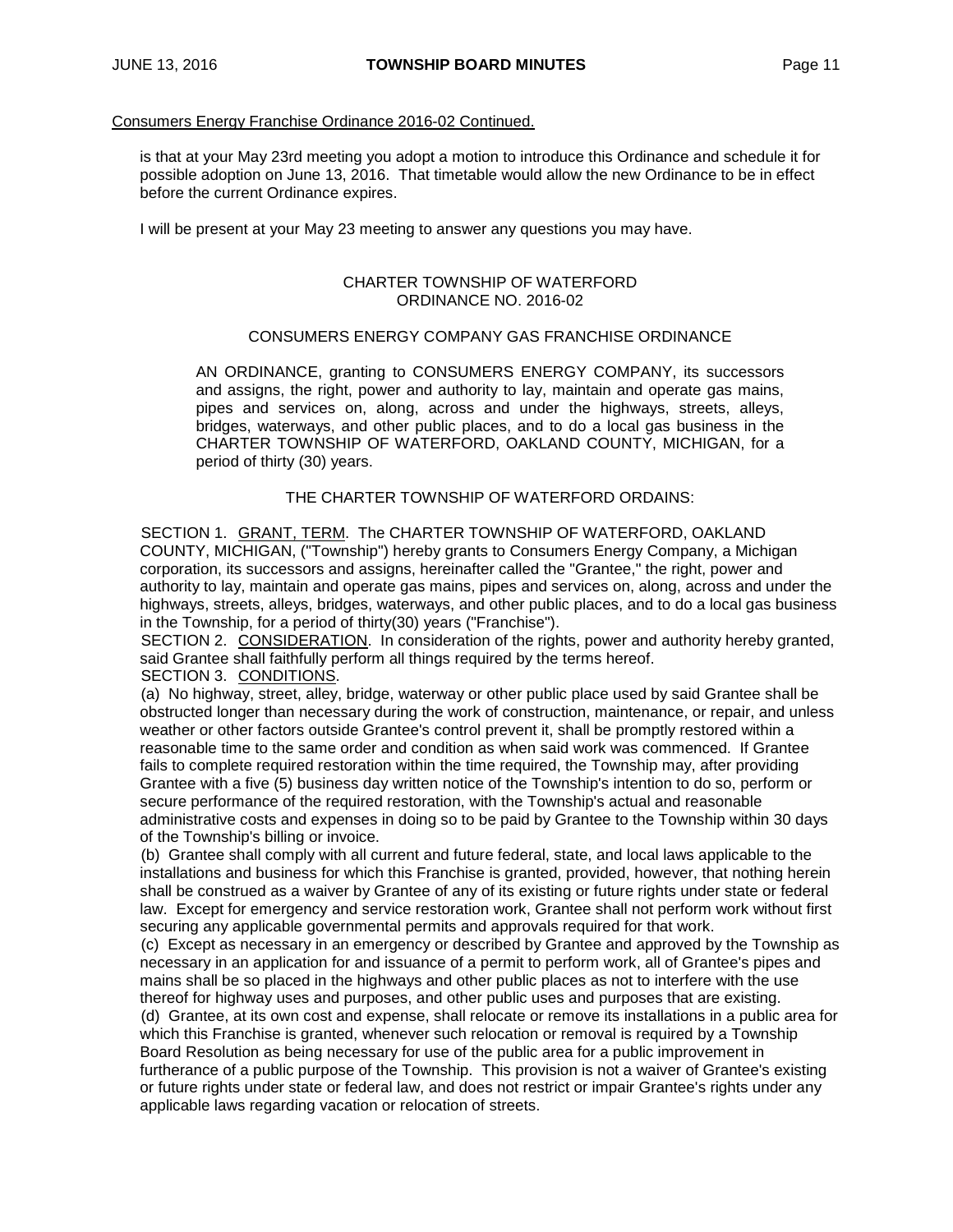#### Consumers Energy Franchise Ordinance 2016-02 Continued.

SECTION 4. HOLD HARMLESS. Said Grantee shall at all times keep and save the Township free and harmless from all loss, costs and expense to which it may be subject by reason of the negligent construction, repair, or maintenance of the structures and equipment hereby authorized. In case any action is commenced against the Township on account of the permission herein given, said Grantee shall, upon notice, defend the Township and save it free and harmless from all loss, cost and damage arising out of such negligent construction, repair, or maintenance.

SECTION 5. EXTENSIONS. Said Grantee shall construct and extend its gas distribution system within the Township and shall furnish gas to applicants residing therein in accordance with applicable laws, rules and regulations.

SECTION 6. FRANCHISE NOT EXCLUSIVE. The rights, power and authority herein granted, are not exclusive. Either manufactured or natural gas may be furnished hereunder.

SECTION 7. RATES. Said Grantee shall be entitled to charge the inhabitants of the Township for gas furnished therein, the rates as approved by the Michigan Public Service Commission for so long as said Commission or its successors has the authority and jurisdiction to fix and regulate gas rates and rules regulating such service in the Township. Such rates and rules shall be subject to review and change at any time upon petition therefore being made by either the Township, acting by its Township Board of Trustees, or by said Grantee.

SECTION 8. REVOCATION. The franchise granted by this ordinance is subject to revocation upon sixty (60) days written notice by the party desiring such revocation.

SECTION 9. MICHIGAN PUBLIC SERVICE COMMISSION, JURISDICTION. Said Grantee shall, as to all other conditions and elements of service not herein fixed, be and remain subject to the reasonable rules and regulations of the Michigan Public Service Commission or its successors, applicable to gas service in the Township.

SECTION 10.SALE, ASSIGNMENT, AND TRANSFER OF FRANCHISE. Grantee shall not sell, assign, sublet, or transfer this Franchise without the written consent of the Township, which shall not be unreasonably withheld.

SECTION 11. REPEALER. If this ordinance takes effect and is accepted by Grantee as herein provided before the expiration on June 18, 2016, of the franchise granted by Consumers Power Company Gas Franchise Ordinance No. 142, adopted by the Township Board of Trustees on May 12, 1986, and effective June 19, 1986, it shall repeal and supersede the provisions of said Ordinance No. 142 as to any then remaining term of the franchise granted by that Ordinance.

SECTION 12.EFFECTIVEDATE. This ordinance shall take effect immediately upon the day of publication thereof; provided, however, it shall cease and be of no effect after thirty days from its adoption unless within said period the Grantee shall accept the same in writing filed with the Township Clerk. Upon such acceptance, this ordinance shall constitute a contract between the Township and Grantee.

**CERTIFICATION** 

I certify that the foregoing Consumers Energy Company Gas Franchise Ordinance No. 2016-002, was duly adopted by the Charter Township of Waterford Board of Trustees on the \_\_\_\_\_ day of  $\frac{1}{2016}$ .

CHARTER TOWNSHIP OF WATERFORD

\_\_\_\_\_\_\_\_\_\_\_\_\_\_\_\_\_\_\_\_\_\_\_\_ \_\_\_\_\_\_\_\_\_\_\_\_\_\_\_\_\_\_\_\_\_\_\_\_\_\_\_\_\_\_\_\_\_\_\_\_\_\_\_\_ Date **Sue Camilleri, Township Clerk** Sue Camilleri, Township Clerk

Introduced: Adopted: Published and Effective: Accepted: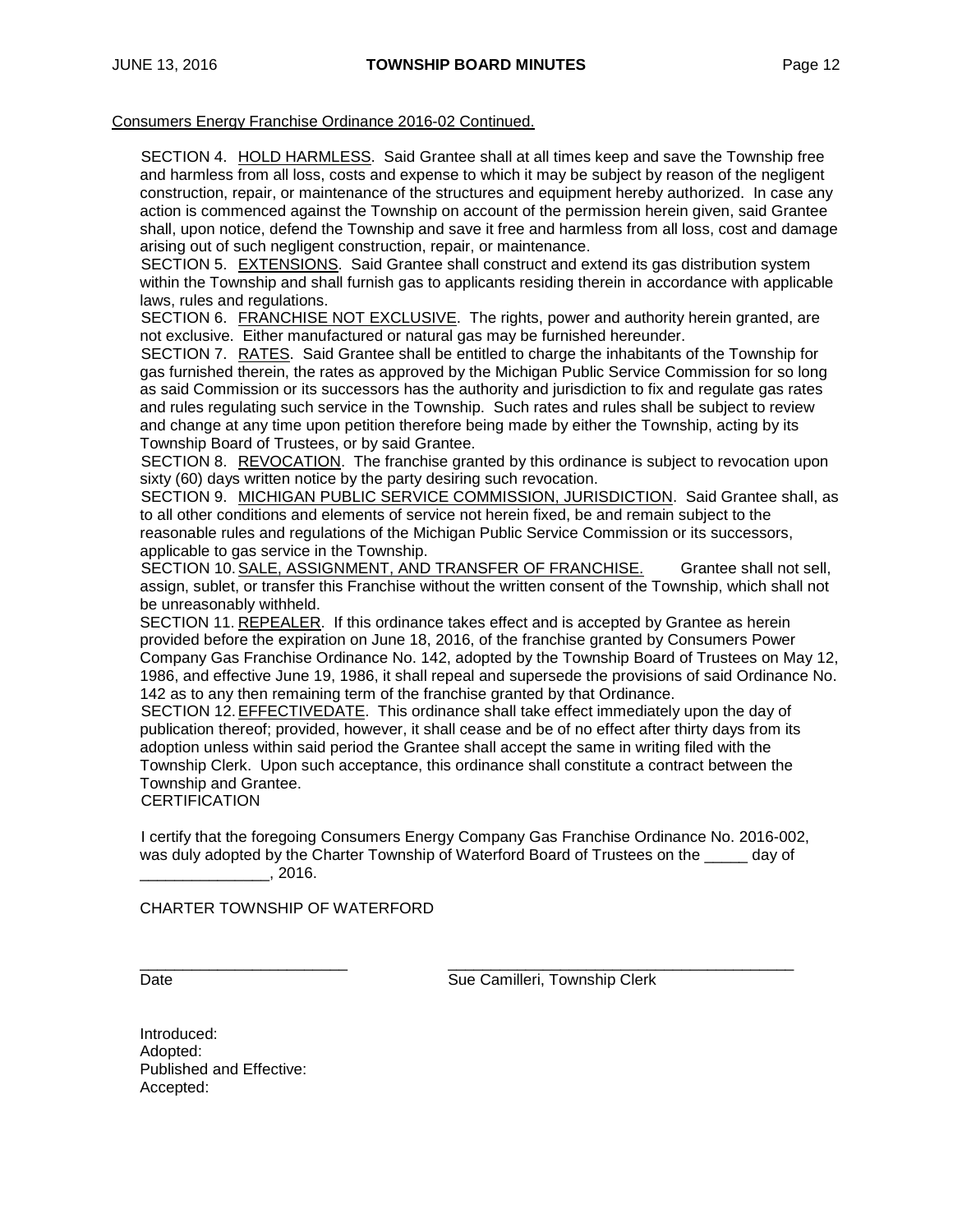Introduction of Consumers Energy Franchise Ordinance 2016-02 Continued.

Moved by Birch; Seconded by Camilleri; RESOLVED, to adopt the Consumers Energy Franchise Ordinance 2016-02; a roll call vote was taken.

Ayes: Wall, Camilleri, Birch, Bartolotta, Brown, Joliat and Kelley Nays: None Absent: None

#### **NEW BUSINESS**

#### **1. Annual Contribution for Waterford's Pension Systems Mid-Year**

The following memo was received from Treasurer Birch.

In the past the Township has made its required annual pension contributions at the end of the fiscal year; typically the 2<sup>nd</sup> week of December. Last year for the first time the contribution was made mid-year. The expected rate of return over the long-term for the System(s) is 7% net of fees as a result of an asset allocation study performed by each system. During the year, the systems pay the benefits out on a monthly basis.

The two systems invest in major asset classes in the capital markets, such as: US Large Cap stocks, US Mid Cap stocks, US Small Cap stocks, Developed International stocks, Alternative investments, Intermediate Govt/Corp bonds and Cash and equivalents. This strategy is long-term in nature, and ideally once assets are invested it is optimal to rebalance back to the target only when necessary.

Point of reference: Public Act (PA) 20, which governs the investments of the operational Township funds, has limitations on acceptable assets for investment. The expected long-term rate of return on the acceptable assets would range from 1.75% to 2% for the mid-year contribution, as the assets include such vehicles as certificates of deposits, short-term government bonds and pooled money market funds. In the present environment, these assets are yielding not more than 1% and we expect this to continue and expect interest rates will not rise dramatically any time soon.

We asked our actuaries the impact it would have if our yearly contributions were made to the two pensions in July and it is now included in our yearly Actuarial Valuation reports under Alternative Payment Timing Contribution. Overall, the idea is that the faster we transfer the funds into the Pension Funds over the long haul the investment returns would be greater and therefore providing some modest financial relief to the Township's long-term liabilities.

Our actuarial assumption for both pension systems is 7% and that is reasonable according to our auditors. Even if we don't earn 7% in the pension systems per year, as long as the Pension Funds earn more than the PA-20 invested Funds, we would still be ahead of the game. The ability to make this administrative move comes down to cash flow. Cash flow permitting this move seems to warrant serious consideration.

The Township Board approved a motion made last year, July 6, 2015 for the Treasurer to use discretion in any given year to allow for a midyear contribution, "if possible" based on cash flow of any given fiscal year going forward. The discretion is needed based on the fact that our cash flow position could fluctuate over time.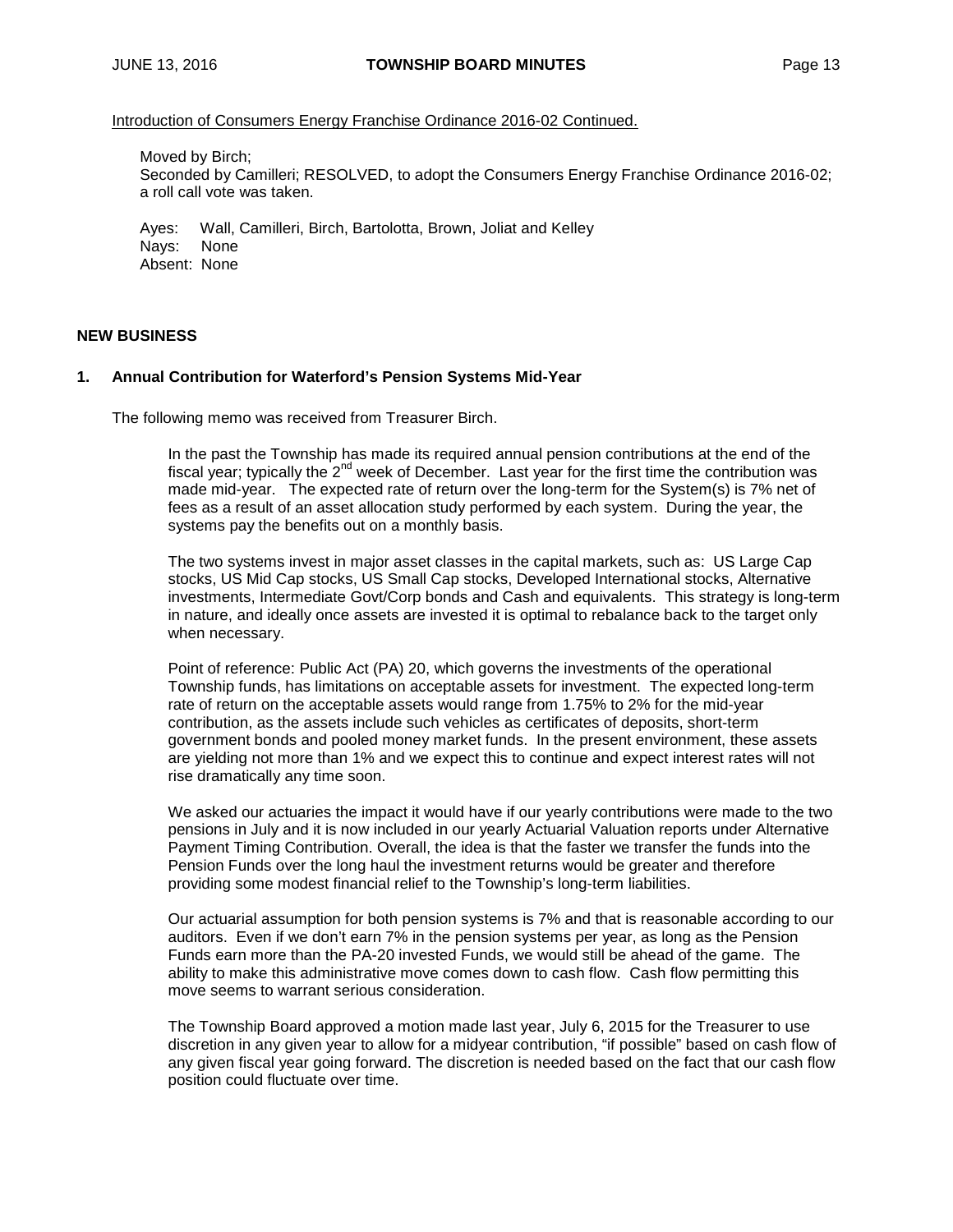As we are able to do this again, we are reducing our long-term liabilities for both pension systems based on the assumptions above. This is made possible by the excellent stewardship of all who are involved in the budgeting process. For your reference I included a 15-year analysis conducted by our budget staff for your reference. As a side note, having just a little extra in our fund balance positions permits this kind of leveraging strategy. Thank you for your attention to this item.

Moved by Camilleri;

Seconded by Joliat; RESOLVED, to allow the Treasurer to make a mid-year contribution to the Waterford Pension System; a roll call vote was taken.

Ayes: Wall, Camilleri, Birch, Bartolotta, Brown, Joliat and Kelley Nays: None Absent: None

Motion carried unanimously.

## 2. **Resolution to Shut Down Line 5**

The following resolution was received from Supervisor Wall.

#### **CHARTER TOWNSHIP OF WATERFORD**

## **RESOLUTION TO SHUT DOWN LINE 5 UNDER THE STRAITS OF MACKINAC**

**WHEREAS**, Line 5 is a set of twin, 62 year old pipelines owned by Enbridge that carry light crude oil and natural gas under the Straits of Mackinac; and

**WHEREAS**, the currents in the Straits of Mackinac at peak volumetric transport can be more than 10 times greater than the flow of Niagara Falls, switch bi-directionally from east to west every few days, and according to a 2014 University of Michigan study are the "worst possible place" for an oil spill in the Great Lakes; and

**WHEREAS**, the Great Lakes contain 20 percent of the world's fresh, available surface water and are a drinking water source for over 35 million people; and

**WHEREAS**, one out of every five jobs in Michigan is linked to the high quality and quantity of fresh water in the Great Lakes; and

**WHEREAS**, tourism is one of Michigan's largest income industries bringing in billions of traveler's dollars spent each year; and

**WHEREAS**, agriculture, fisheries, shipping and industry depend on the health of the Great Lakes; and

**WHEREAS**, in 2009 the Great Lakes were linked to over 1.5 million jobs, with Michigan accounting for 35 percent of those jobs; and

**WHEREAS**, Enbridge has a questionable track record that includes 1,244 reportable spills, leaks and releases from 1996 to 2013; and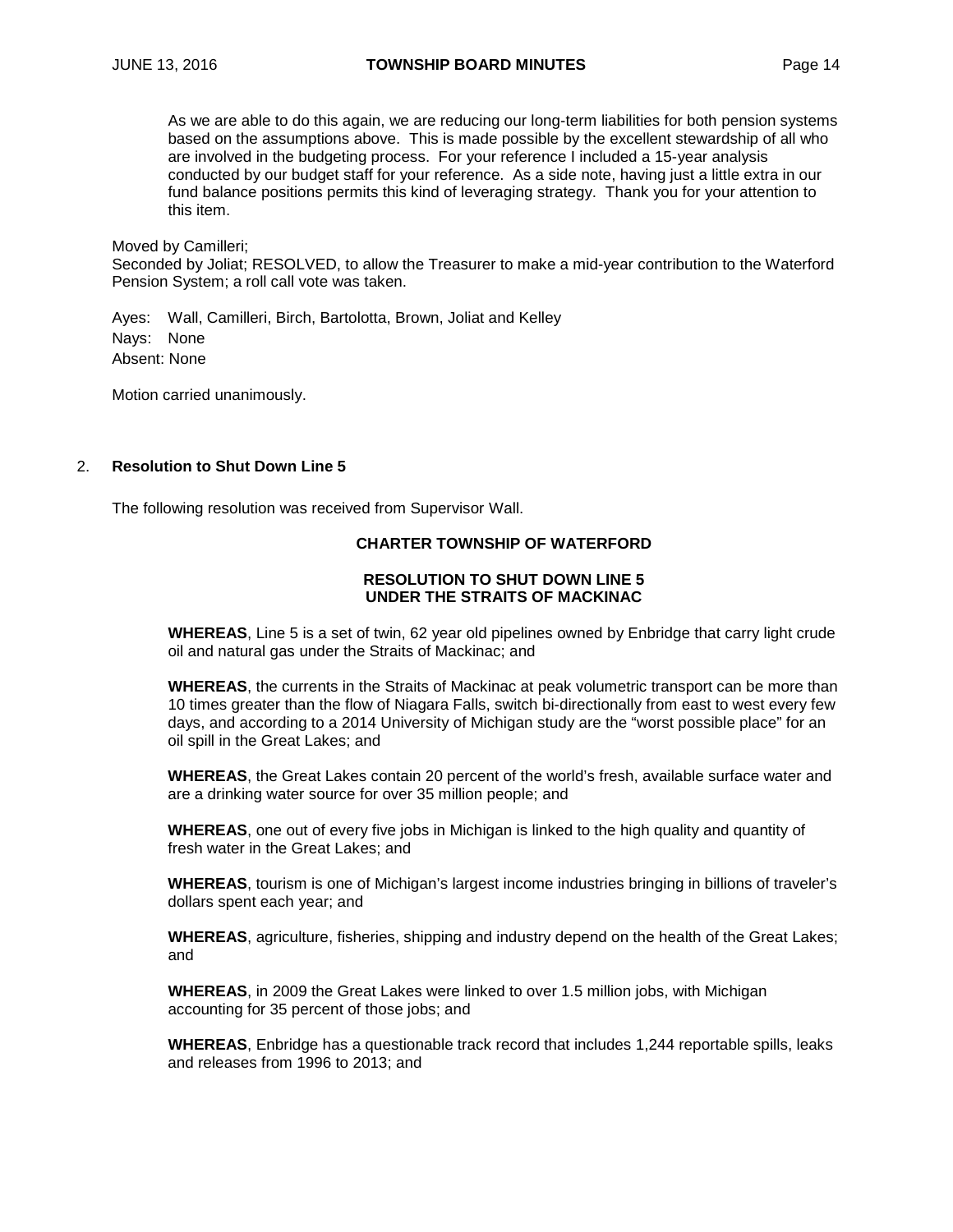Resolution to Shut Down Line 5 Continued.

**WHEREAS**, Enbridge was in violation for the spacing requirements of its 1953 easement for Line 5 in 2014 and were responsible for a pinhole leak in a section of the pipeline north of the Straits in December 2014; and

**WHEREAS**, Enbridge was responsible for one of the worst and most expensive oil spills in U.S. history when Line 6b ruptured near Kalamazoo in 2010 allowing almost 1 million gallons of tar sands oil to leak for 17 hours before shutting down the line; and

**WHEREAS**, corrosion is the number one reason that pipelines fail; and

**WHEREAS**, Line 5 was built before the Great Lakes Submerged Lands Act was adopted so it didn't have to obtain a permit to ensure that the pipeline wouldn't pose a threat to the waters or the public's use of the waters; and

**WHEREAS**, Michigan's Attorney General Bill Schuette has stated, regarding Line 5, that the "pipeline wouldn't be built today" and that "the pipeline's days are numbered"; and

**WHEREAS**, the Coast Guard Commandant testified before Congress in 2015 that the Coast Guard would be unable to respond effectively to an open water oil spill in the heart of the Great Lakes; and

**WHEREAS**, there is no plan for how to recover oil if there was a leak during the winter when the lakes are covered with ice; and

**WHEREAS**, as Michiganders we have a responsibility to be wise stewards of the waters of our state for generations to come; and

**WHEREAS**, protection of Michigan's water supplies and resources is better accomplished by prevention of contamination and environmental degradation, rather than attempting to clean up contamination and restore degraded environments after the fact;

**NOW THEREFORE BE IT RESOLVED**, that the Charter Township of Waterford supports stopping the transportation of oil under the Great Lakes; and

**BE IT FURTHER RESOLVED**, that the Charter Township of Waterford supports shutting down Line 5 and the flow of oil under the Great Lakes; and

**BE IT FURTHER RESOLVED**, that the Charter Township of Waterford supports H.R. 182 and C.R. 15 introduced by State Representatives Sarah Roberts and Jeff Irwin, calling on Governor Rick Snyder and Attorney General Bill Schuette to shut down Line 5; and

**BE IT FURTHER RESOLVED**, that the Charter Township of Waterford will send a letter to Governor Rick Snyder, Attorney General Bill Schuette, our State Representatives, State Senators and U.S. Senators and Representative calling on them to take swift action to shut down Line 5.

Resolution Offered By:

Resolution Supported By:

YEAS:

NAYS: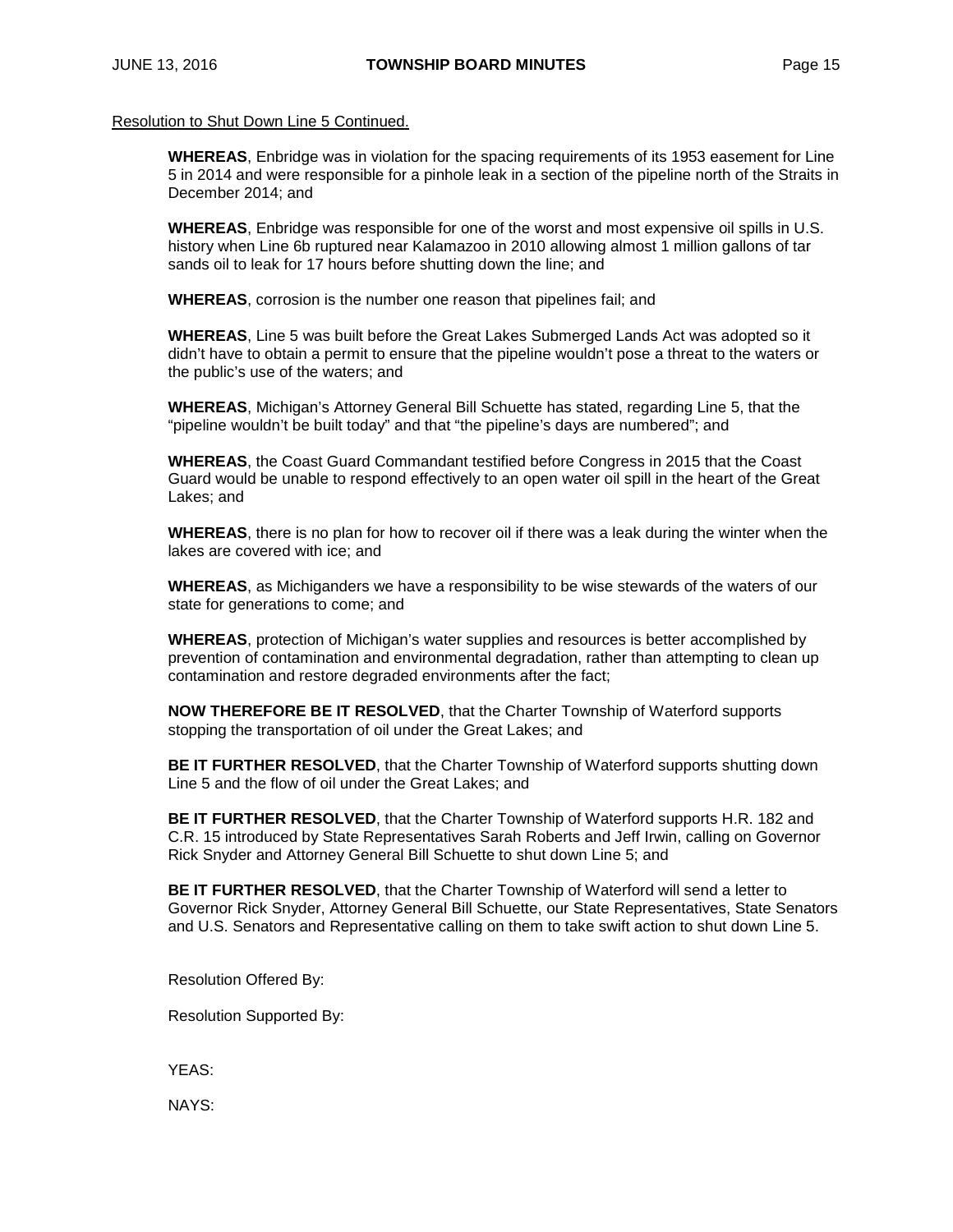#### Resolution to Shut Down Line 5 Continued.

## RESOLUTION DECLARED ADOPTED. STATE OF MICHIGAN (1) ) COUNTY OF OAKLAND )

I hereby certify that the foregoing is a true and complete copy of a resolution adopted by the Township Board of the Charter Township of Waterford, Oakland County, Michigan at a regular meeting duly called and held on the  $13<sup>th</sup>$  day of June, 2016, the original of which resolution is on file in my office, and that notice of said meeting was given, the meeting was held and the minutes filed in accordance with the Open Meetings Act, Act No. 267, Public Acts of Michigan, 1976, as amended

Sue Camilleri, Township Clerk

Moved by Camilleri;

Seconded by Kelley; RESOLVED, to approve the Resolution to Shut Down Line 5; a roll call vote was taken.

Ayes: Wall, Camilleri, Birch, Bartolotta, Brown, Joliat and Kelley Nays: None Absent: None

Motion carried unanimously.

#### **3. Resolution for Charitable Gaming Licenses – Winter of the Beard**

The following Resolution transfer was submitted by Clerk Camilleri.

# **LOCAL GOVERNING BODY RESOLUTION FOR CHARITABLE GAMING LICENSES**

(Required by MCL.432.103(K)(iii)

#### **RESOLUTION**

At a Regular meeting of the Waterford Township Board, called to order by Supervisor Gary Wall on June 13, 2016 at 6:00 P.M.

The following resolution was offered:

Moved by and Supported by ,

That the request from Winter of the Beard, Inc., asking it be recognized as a nonprofit local service organization operating in the community for the purpose of obtaining charitable gaming licenses,

be considered for Approval, and that the Clerk not sign and release this Resolution until she has received a copy of the signed Bylaws, as adopted on June 2, 2016.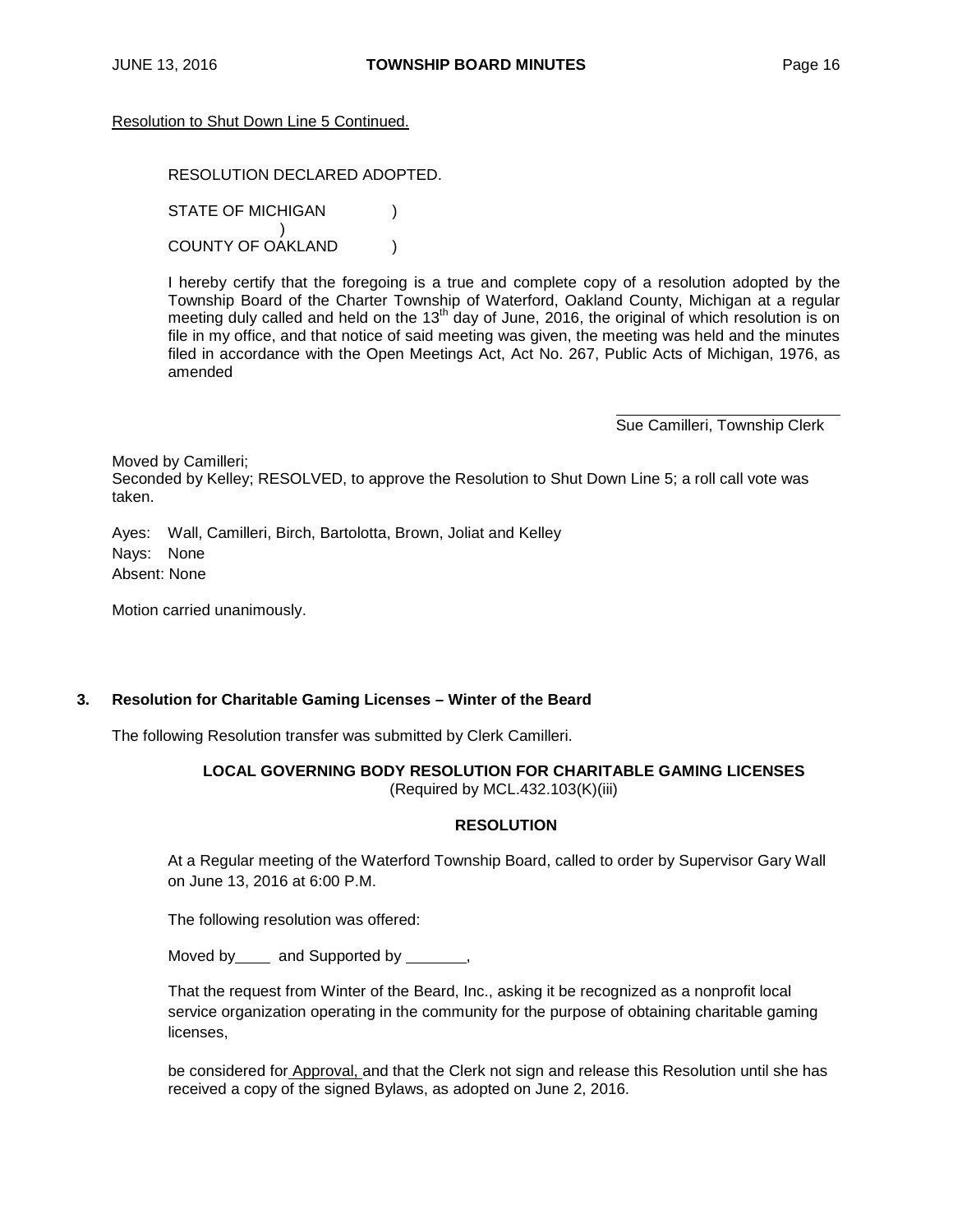## Resolution for Charitable Gaming Licenses – Winter of the Beard Continued.

| Approval | <b>Disapproval</b> |
|----------|--------------------|
| Yeas:    | Yeas:              |
| Nays:    | Nays:              |
| Absent:  | Absent:            |

I hereby certify that the foregoing is a true and complete copy of a resolution offered and adopted by the Waterford Township Board at a Regular meeting held on June 13, 2016.

(Signed)\_\_\_\_\_\_\_\_\_\_\_\_\_\_\_\_\_\_\_\_\_\_\_\_\_\_\_\_\_\_\_\_\_\_\_\_\_\_\_\_\_\_\_

Sue Camilleri, Township Clerk

5200 Civic Center Drive, Waterford, MI 48329

*SEAL*

Moved by Joliat;

Seconded by Birch; RESOLVED, to approve the request from Winter of the Beard, Inc., asking it be recognized as a nonprofit local service organization operating in the community for the purpose of obtaining charitable gaming licenses and that the Clerk not sign and release this Resolution until she has received a copy of the signed Bylaws, as adopted on June 2, 2016; a roll call vote was taken.

Motion carried unanimously.

## 4. **Citizen to Address the Board – Kay Connelly**

The following letter was received from Resident Kay Connelly.

## **First Matter**

My neighbor at 6282 Barker Dr. had a couple of friends along with himself install a fence on Memorial Day Weekend. All 200+ feet is on my property anywhere from 3" to 8-1/2" on my property. I called Cary Wall and he reported to me that I am the one who would have to contact a lawyer and appear in Civil Court to get my neighbor to remove or replace his fence on his property.

I AM THE VICTIM not the violator, I want to see more laws, rules regulations, etc. for installing private fences into the Waterford Twp. Regulations so that the victims, like me, do not have to endure the cost, time or trouble getting the neighbors fence installed on his own property. This fence is also very crooked sideways as well as top to bottom. I would like to also see language regarding the sightlines of the project/installation.